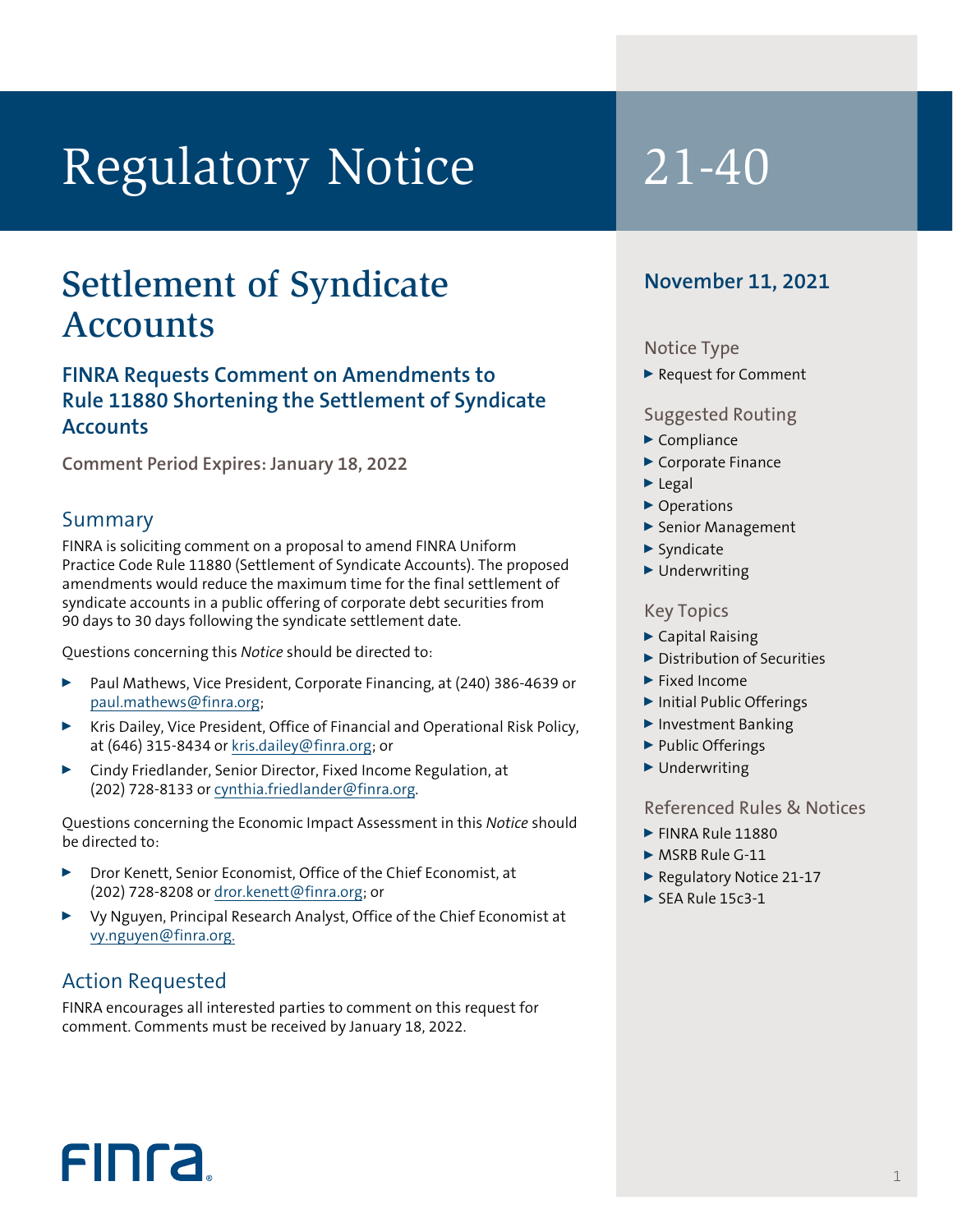Comments must be submitted through one of the following methods:

- <sup>0</sup> Online using FINRA's comment form for this *Notice*;
- $\blacktriangleright$  Emailing comments to [pubcom@finra.org](mailto:pubcom@finra.org); or
- $\blacktriangleright$  Mailing comments in hard copy to:

Jennifer Piorko Mitchell Office of the Corporate Secretary FINRA 1735 K Street, NW Washington, DC 20006-1506

To help FINRA process comments more efficiently, persons should use only one method to comment.

**Important Notes:** Comments received in response to *Regulatory Notices* will be made available to the public on the FINRA website. In general, comments will be posted as they are received.<sup>1</sup>

Before becoming effective, a proposed rule change must be approved by the FINRA Board of Governors and filed with the Securities and Exchange Commission (SEC) pursuant to Section 19(b) of the Securities Exchange Act of 1934 (SEA).<sup>2</sup>

#### Summary

#### **Background and Discussion**

#### **Rule 11880**

To avoid lengthy settlement delays, since 1987 FINRA Rule 11880 has required the syndicate manager<sup>3</sup> of a selling syndicate<sup>4</sup> in a public offering of corporate securities to effect the final settlement of syndicate accounts within 90 days following the syndicate settlement date (the date that the issuer delivers corporate securities to or for the account of the syndicate members).<sup>5</sup> Underwriting groups ordinarily form syndicate accounts to process the income and expenses of the syndicate.

The syndicate manager is responsible for maintaining syndicate account records and must provide to each member of the selling syndicate an itemized statement of syndicate expenses no later than the date of the final settlement of the syndicate accounts. Syndicate managers aggregate and bill expenses related to the offering, including due diligence, legal, marketing and distribution costs. The payment that each syndicate member receives at final settlement is netted of these expenses. Syndicate members record the expected payments from the syndicate manager as "receivables" on their books and records, but may not receive the payments for up to 90 days, as the rule currently permits.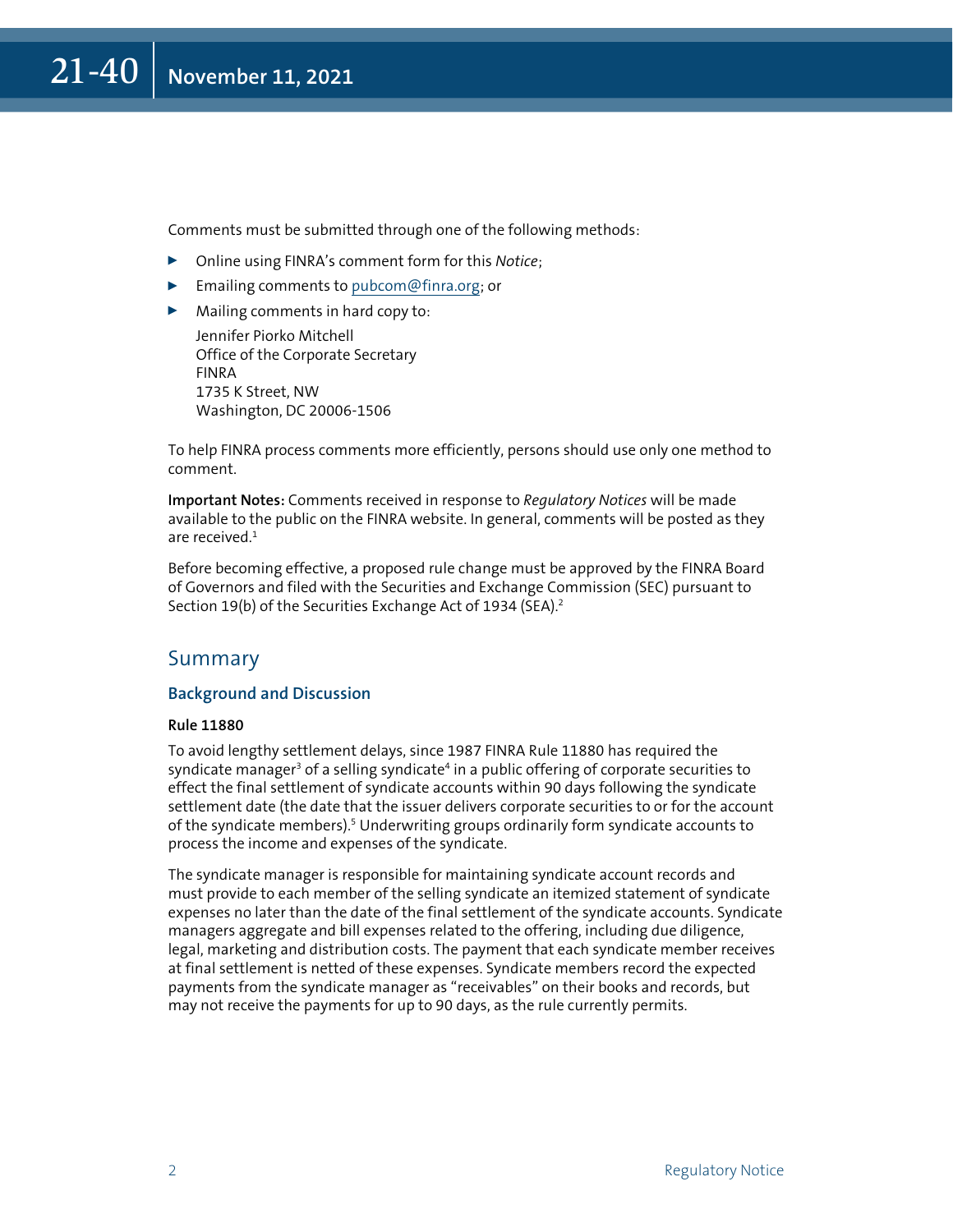#### **Net Capital Rule Impact**

The 90-day period between the syndicate settlement date and the receipt of the final payment by a syndicate member has an impact on a syndicate member's net capital position and its ability to use the revenues it earned from its participation in the syndicate offering in its business operations.

Initially, capital charges for purposes of SEA Rule 15c3-1 (Net Capital Rule)<sup>6</sup> arise from the commitment to underwrite the securities of the issuer and are a percentage of the total amount of the issuance that the syndicate member has committed to purchase (referred to as open contractual commitment charges). The syndicate member takes these capital charges from the time the syndicate member is legally committed to the offering up until they have sold the securities (confirmed sales) to customers. A firm can participate in more offerings when it has more capital to sustain the open contractual commitment capital charges for such offerings.

However, a syndicate member may not treat syndicate receivables (*i.e.,* the profits the syndicate member earns from its participation in the offering that the syndicate manager has not remitted to the syndicate member) as allowable assets for the Net Capital Rule and therefore, must deduct them from its net worth in computing its net capital. As a result, while the revenue from the offering might otherwise increase a syndicate member's net capital when it records revenue earned from the syndicate, there is a corresponding deduction to net capital related to the receivable from the syndicate manager in its net capital computation, and the net effect is that its net capital remains unchanged. Hence, such syndicate members effectively are unable, in the interim, to use their earnings from the syndicate as additional net capital, to participate in new offerings, to offset expenses related to the syndicate offering or to otherwise operate their business.

Firms that are active underwriters in public offerings may have a significant amount of syndicate receivables and may be disproportionately negatively impacted by the inability to treat these receivables as allowable assets for purposes of SEA Rule 15c3-1. This may be of particular concern for smaller firms that may not be as highly capitalized as larger firms and thus may be more limited in their ability to participate in new offerings.<sup>7</sup>

#### **Proposed Amendments**

In light of the technological advancements since 1987 that improve the efficiency of the settlement process, FINRA is proposing amendments to Rule 11880(b) to reduce settlement delays that prolong a firm's exposure to the credit risk of the syndicate manager, among other potential benefits. Specifically, FINRA is proposing that, for a public offering of corporate debt securities, the syndicate manager must effect final settlement of syndicate accounts within 30 days following the syndicate settlement date. FINRA is requesting comment on whether 30 days is feasible for all types of corporate debt offerings or whether there are some that are more complex and would require a slightly longer timeframe, for example, an offering with an overallotment option.<sup>8</sup> FINRA also is requesting comment on shortening the settlement period for all other public offerings of corporate securities, including equity offerings.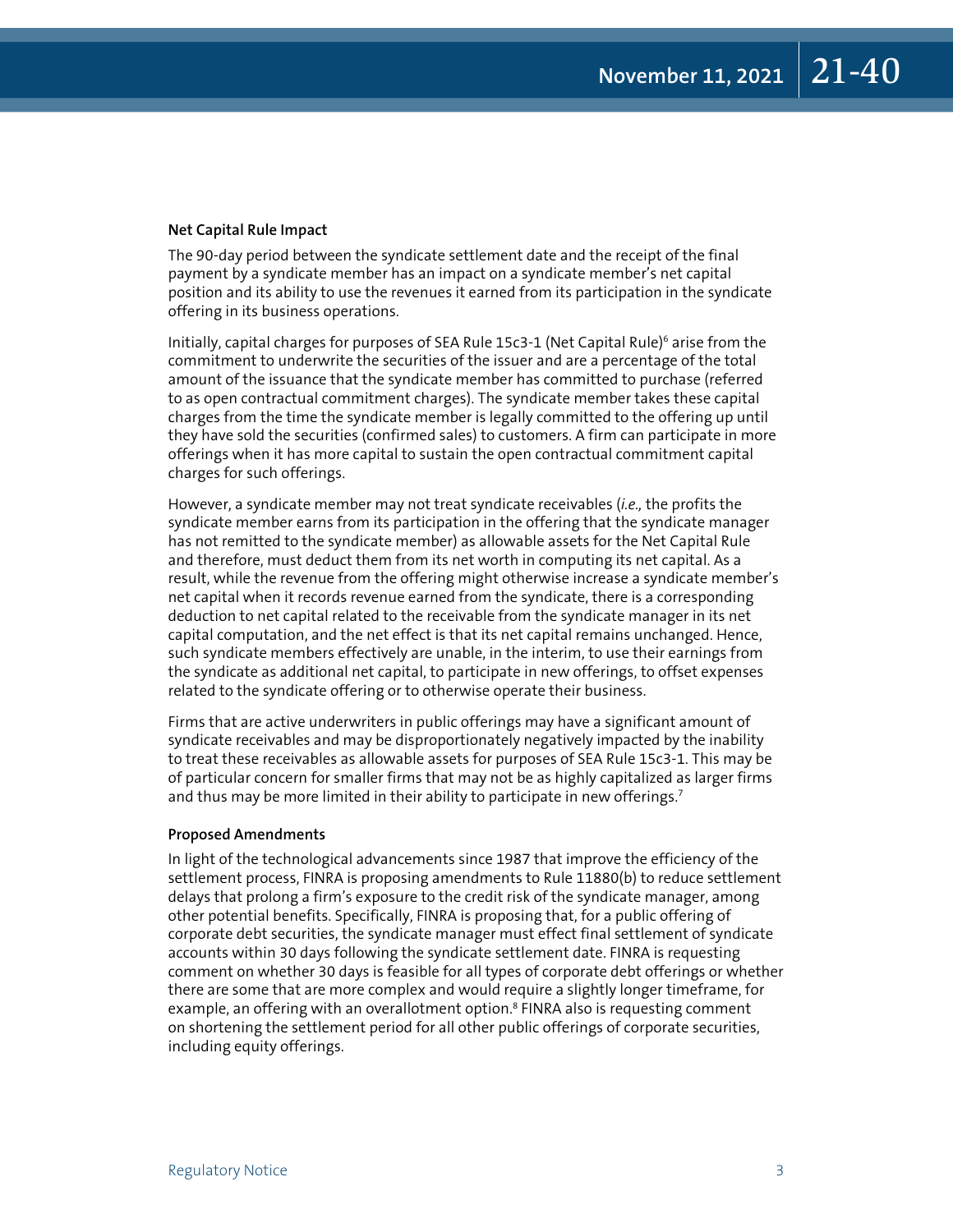FINRA notes that the Municipal Securities Rulemaking Board (MSRB) Rule G-11 (Primary Offering Practices) provides that final settlement of a syndicate or similar account for a municipal offering shall be made within 30 calendar days following the date the issuer delivers the securities to the syndicate. The MSRB shortened the settlement period from 60 days to 30 days in 2009, stating in the related rule filing that the amendments were designed to reduce the exposure of syndicate account members to the risk of potential deterioration in the credit of the syndicate manager during the pendency of account settlements.<sup>9</sup> The MSRB further stated that, since the rules were adopted in the 1970s, firms have adopted more efficient billing and accounting systems such that reductions in the time periods for distribution of syndicate account profits is feasible and not unduly burdensome to dealers.10

FINRA believes the principles the MSRB outlined with respect to final settlement of syndicate accounts for municipal offerings may apply equally with respect to final settlement of syndicate accounts for public offerings of corporate debt securities. The 90-day allowable timeframe for settling syndicate accounts impacts not only a firm's net capital—as syndicate receivables are not considered an "allowable asset" under SEA Rule  $15c3-1(c)(2)(iv)(C)$  — but also exposes the firm to the credit risk of the syndicate manager. Since 1987, firms have implemented technology to broadly automate their back-office processes, and systems are available to similarly automate corporate debt syndicate settlement, as well as for municipal offerings. FINRA also notes that there are some differences between municipal and corporate debt syndicate practices. For example, in a municipal offering typically only the syndicate manager incurs expenses on behalf of the syndicate, and the legal expenses of the syndicate are a fixed amount known in advance. However, these differences do not appear to justify the current 60-day gap between corporate and municipal syndicate account settlement timeframes.

FINRA believes that public offerings of corporate debt securities are generally less complex than other public corporate offerings, such as an equity initial public offering. Therefore, at this time FINRA is proposing a 30-day syndicate settlement for corporate debt, while seeking comment on whether certain types of debt offerings may require a different settlement period. FINRA also seeks comment on shortening the time to settle syndicate accounts for all other corporate public offerings, including equity offerings.

#### **Economic Impact Assessment**

FINRA has analyzed the potential costs and benefits of the proposal, and the impacts on the different parties that are expected to be affected. FINRA believes that the proposal would generally benefit syndicate members that engage in public offerings of corporate debt securities. Additionally, by shortening the final settlement timeframe for syndicate accounts, the proposal could potentially reduce barriers to entry and facilitate competition in the corporate debt underwriting market.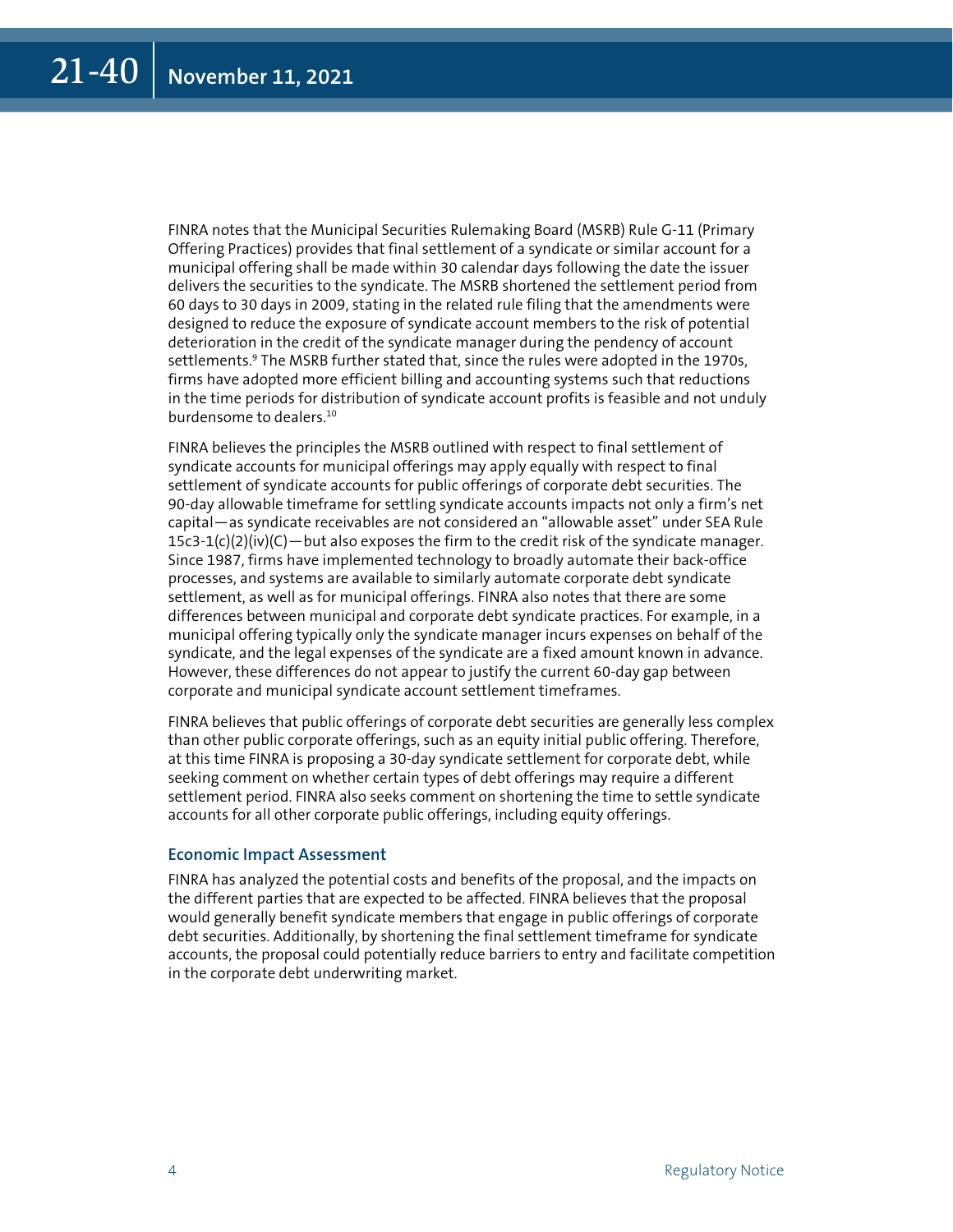#### **Economic Baseline**

The economic baseline for the proposed amendments is current Rule 11880, which allows 90 days for the final settlement of syndicate accounts, current industry practices for compliance and implementation of the rule, and the current competitive landscape.

FINRA has engaged with member firms, trade associations and FINRA advisory committees on the proposal. FINRA has also conducted an analysis of the primary corporate debt market to study the extent and scope of participation in corporate debt syndicates by member firms, using data from the Trade Reporting and Compliance Engine (TRACE), for the 2018 to 2020 period. FINRA estimates that approximately 393 member firms, annually, on average, participate in syndicates for corporate debt offerings and could be affected by the proposed amendments.<sup>11</sup> Of these firms, 25 percent, 18 percent, and 57 percent are large, mid-size and small firms, respectively.<sup>12</sup>

#### **Table 1. Number of Firms Participating as Sellers in Corporate Debt Primary Market, by Firm Size, Years 2018-2020**

|                                                  | <b>Number of firms</b> | Percent of total firms |
|--------------------------------------------------|------------------------|------------------------|
| Annual Average 2018-2020                         | 393                    | 100%                   |
| Large (>= 500 Registered Representatives)        | 97                     | 25%                    |
| Mid-Size (151-499 Registered<br>Representatives) | 71                     | 18%                    |
| Small (1-150 Registered Representatives)         | 226                    | 57%                    |

*Source: Derived from TRACE Data*

The 90-day period following the syndicate settlement date allows the syndicate manager to record income and expenses incurred in connection with the offering and then distribute the net underwriting revenue due to each syndicate member. Syndicate managers tend to be large, well-capitalized firms.<sup>13</sup> Among other things, the syndicate manager collects the underwriting revenue for the syndicate and pays expenses. The other syndicate members, which are often smaller firms, are paid their share of the underwriting revenue, netted of expenses, from the syndicate managers by the final syndicate account settlement date.

In order to assess the magnitude of the gross revenue from underwriting public offerings of corporate debt, FINRA calculates that, on average, between 2018 and 2020, there were 30,803 U.S. dollar-denominated corporate debt offerings (excluding 144A offerings) with an average amount of \$3.5 trillion raised per year (*see* Table 2). Investment grade corporate debt offerings account for 50 percent of the total issued amount, and high yield and nonrated corporate debt offerings account for the remainder (*see* Table 2).14 A recent study shows that the average gross underwriting spread<sup>15</sup> is 0.65 percent for investment grade debt securities and 1.42 percent for high yield debt securities.<sup>16</sup> Using this spread data,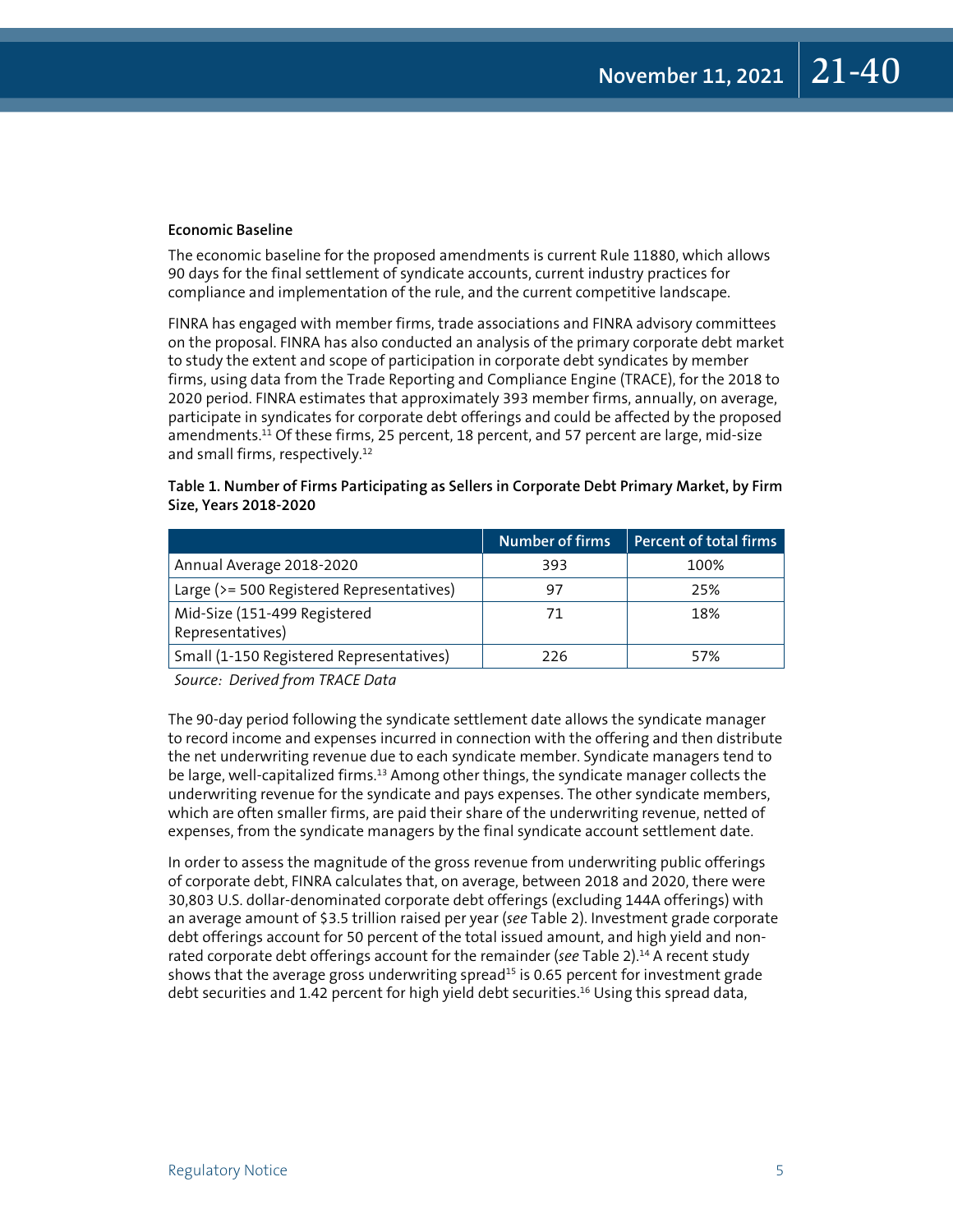FINRA estimates that the gross revenue from underwriting public offerings of corporate debt (excluding 144A offerings) would be somewhat greater than \$36 billion per year.17 A portion of the underwriting revenue, net of expenses, is distributed to other syndicate members.

|                         | <b>Number of</b><br><b>Offerings</b> | <b>Total Issued</b><br>Amount<br>(trillion \$) | <b>Percent of annual</b><br>total issued<br>amounts |
|-------------------------|--------------------------------------|------------------------------------------------|-----------------------------------------------------|
| 2018                    | 23,346                               | 3.32                                           | 100.00%                                             |
| <b>Investment Grade</b> | 3,063                                | 1.60                                           | 48.17%                                              |
| High Yield              | 574                                  | 0.29                                           | 8.63%                                               |
| Non-rated               | 19,709                               | 1.43                                           | 43.20%                                              |
| 2019                    | 26,272                               | 3.00                                           | 100.00%                                             |
| Investment Grade        | 3,233                                | 1.47                                           | 49.13%                                              |
| High Yield              | 450                                  | 0.25                                           | 8.22%                                               |
| Non-rated               | 22,589                               | 1.28                                           | 42.65%                                              |
| 2020                    | 42,792                               | 4.08                                           | 100.00%                                             |
| Investment Grade        | 3,741                                | 2.09                                           | 51.31%                                              |
| High Yield              | 355                                  | 0.22                                           | 5.44%                                               |
| Non-rated               | 38,696                               | 1.77                                           | 43.24%                                              |
| Average 2018-2020       | 30,803                               | 3.47                                           | 100.00%                                             |
| Investment Grade        | 3,346                                | 1.72                                           | 49.54%                                              |
| High Yield              | 460                                  | 0.25                                           | 7.43%                                               |
| Non-rated               | 26,998                               | 1.49                                           | 43.03%                                              |

**Table 2. TRACE-Eligible Corporate Bonds Issued by Grade and Year (excluding 144A offerings)**

*Source: Bloomberg for TRACE-eligible Corporate Bonds*

Through its outreach efforts, FINRA understands there may be substantial differences between public offerings of debt and equity securities with respect to the settlement of syndicate accounts. Generally, the issuance process for debt is simpler than that of other types of securities, such as equity or certain preferred equity. FINRA understands that, in many instances, the income for a corporate debt offering is known by the closing date of the offering. Wang (2020) found that, in more than 95 percent of the debt offerings from 2016 to 2018, the debt security is priced, allocated to investors and starts trading in the secondary market all within the same day.<sup>18</sup> Thus, a large part of syndicate income for corporate debt offerings could be accounted for within days after the date of issuance.19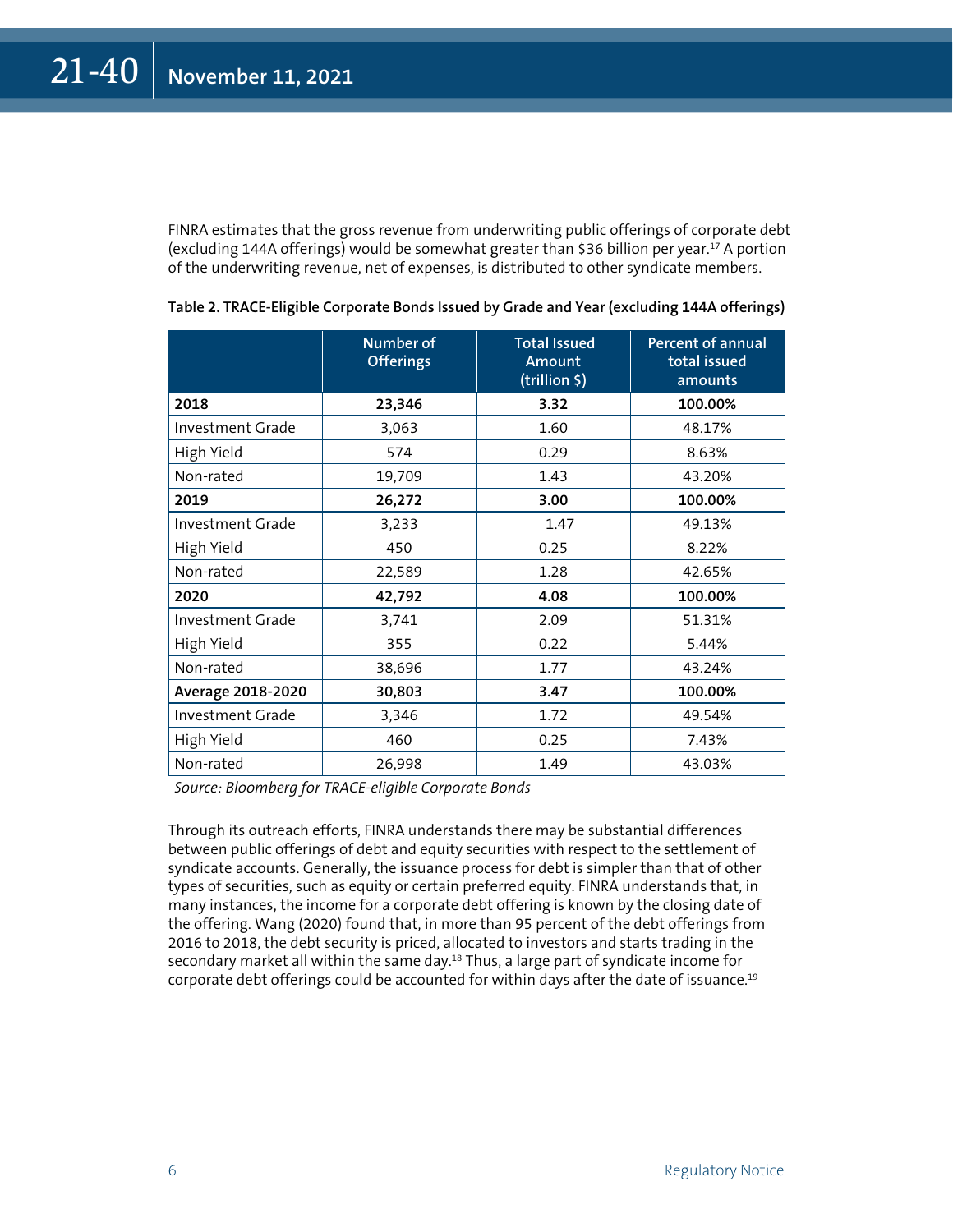Unlike equity offerings, which FINRA understands can take more time to price, based on feedback from institutional investors, the bond issuer and the syndicate manager typically negotiate and agree on a price range, issue amount and spreads on or before the date of issuance.

FINRA understands that expenses related to an offering of corporate debt securities can be ascertained sooner than 90 days from the close of the debt offering. However, FINRA has heard anecdotally that the settlement of syndicate accounts is typically conducted at the end of the 90-day window, rather than earlier in the window, as permitted under the current rule. FINRA understands that the current industry practice of settling syndicate accounts at the end of the 90-day period, and not sooner, presents challenges for some syndicate members, but may benefit others.

#### **Economic Impacts**

The proposed amendments could potentially impact firms of different sizes that participate in corporate debt offerings in different ways. The aggregate impact is less clear, as it depends upon the extent of long-term competitive benefits and short-term cost increases.

#### *Anticipated Benefits*

A primary benefit of the proposal, particularly for smaller firms, is that syndicate receivables would become available to syndicate members sooner. Because syndicate receivables are not treated as allowable assets under SEA Rule 15c3-1, a shorter syndicate account settlement timeframe would provide syndicate members with earlier access to capital to participate in new offerings and compete with other firms, maintain business operations or use the funds for other purposes. Public information does not permit FINRA to assess directly the proportion of receivables associated with smaller firms, although, as noted above, syndicate management appears to be concentrated in a small number of large firms.<sup>20</sup> Through its outreach efforts, however, as well as comments received in response to FINRA *[Regulatory Notice 21-17](https://www.finra.org/rules-guidance/notices/21-17)*, FINRA believes that such potential benefits would be more pronounced for small firms with lower capital levels.21

The proposed amendments could lower barriers to enter the corporate debt underwriting market and thereby increase the supply of underwriters. This could ultimately result in lower costs for corporate debt issuers and investors. Lowering costs to issuers and investors may increase the size and frequency of new corporate debt offerings, benefiting all member firms engaged in the underwriting process. The extent of this potential gain in market competitiveness cannot be fully and accurately estimated.

Shortening the syndicate account settlement period could lead to a transfer of some of the interest earned on the syndicate's underwriting revenue—*i.e.,* from the syndicate manager to other syndicate members—because the syndicate manager would be required to remit payment to the syndicate members sooner.<sup>22</sup> Under the proposed amendments, if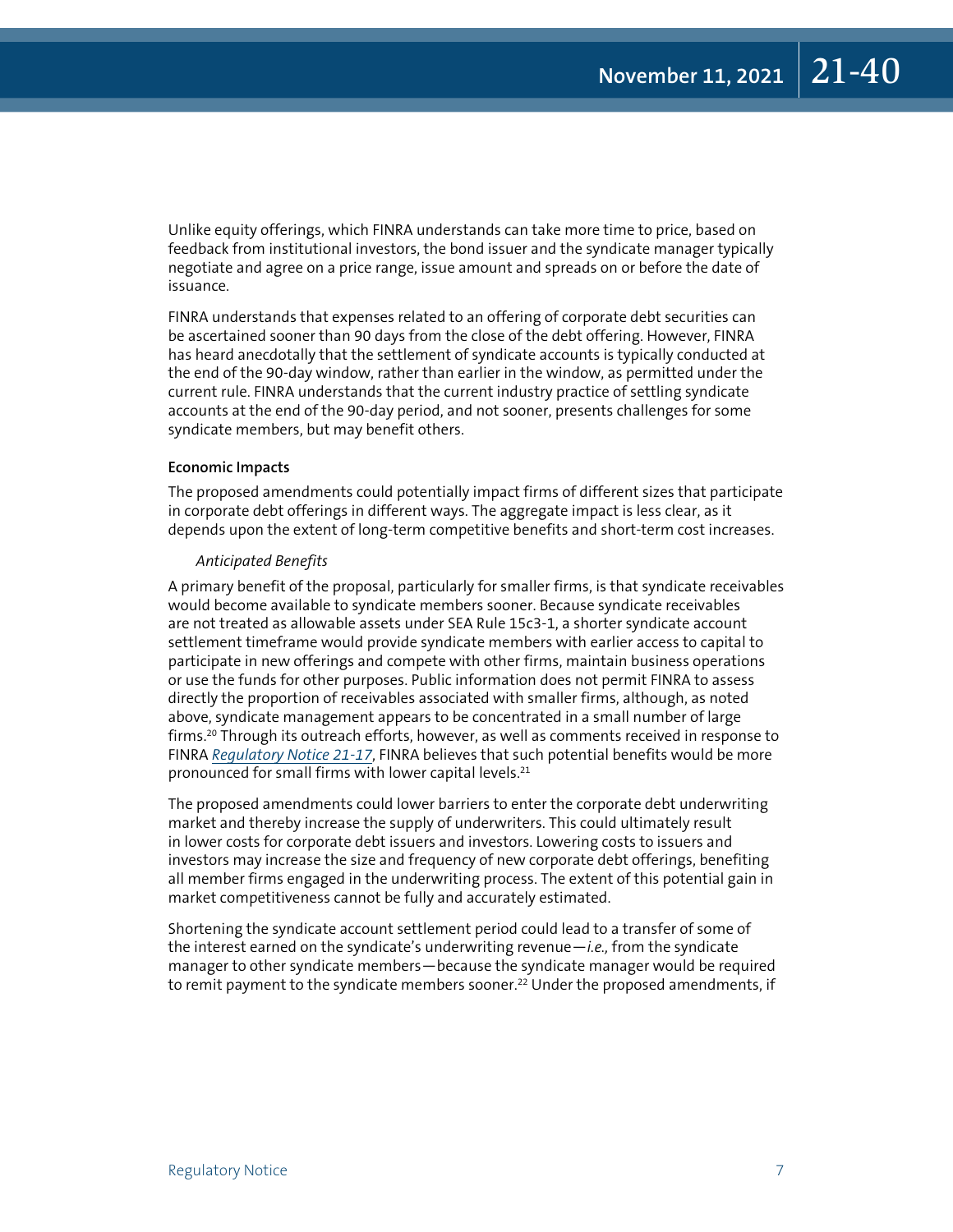the underwriting revenue is paid earlier, the syndicate manager would forego the earned interest on the amount to be distributed to syndicate members over the 60-day period the difference between the 90-day baseline and proposed 30-day settlement time frame. Other syndicate members, likely smaller firms, would have the opportunity to earn that interest. Additionally, the shorter syndicate account settlement period would mitigate the counterparty risks for syndicate members that expect to receive a payment from the syndicate manager.

Finally, FINRA believes the proposal would provide some benefits to joint members with respect to potential regulatory alignment with the MSRB. FINRA understands that, while differences exist between municipal bonds and corporate debt instruments and their offering processes, potentially aligning the syndicate account settlement period in Rule 11880 with that in MSRB Rule G-11, where appropriate, could ultimately reduce compliance and supervisory program costs associated with different compliance regimes.

#### *Anticipated Costs*

FINRA believes the proposal could result in some direct costs to member firms, particularly those that serve as syndicate managers in public offerings of corporate debt. These firms could experience increased costs to adapt their accounting, compliance, supervision and management systems, and may need to hire additional staff to accommodate a shorter syndicate account settlement cycle. Firms may adopt better technology and greater automation of accounting and recordkeeping processes to settle syndicate accounts more quickly. FINRA understands that firms may also incur increased legal or other fees due to the demands of an accelerated timeframe. FINRA also understands that the magnitude of such associated costs, specifically staff and related human and technology resources, could increase with the volume and frequency of offerings in which firms participate as syndicate managers. Syndicate managers could absorb such costs or pass them on to the syndicate members or the issuers.

Through its firm engagement efforts, FINRA understands that, under the current system, syndicate managers may receive late invoices after the final settlement of syndicate accounts. FINRA understands that syndicate managers prefer to avoid this scenario as much as possible and indicated that collecting invoices and expenses in a shortened time-period may be challenging. FINRA cannot currently estimate whether or how much syndicate manager costs would increase if the syndicate account settlement timeframe was reduced.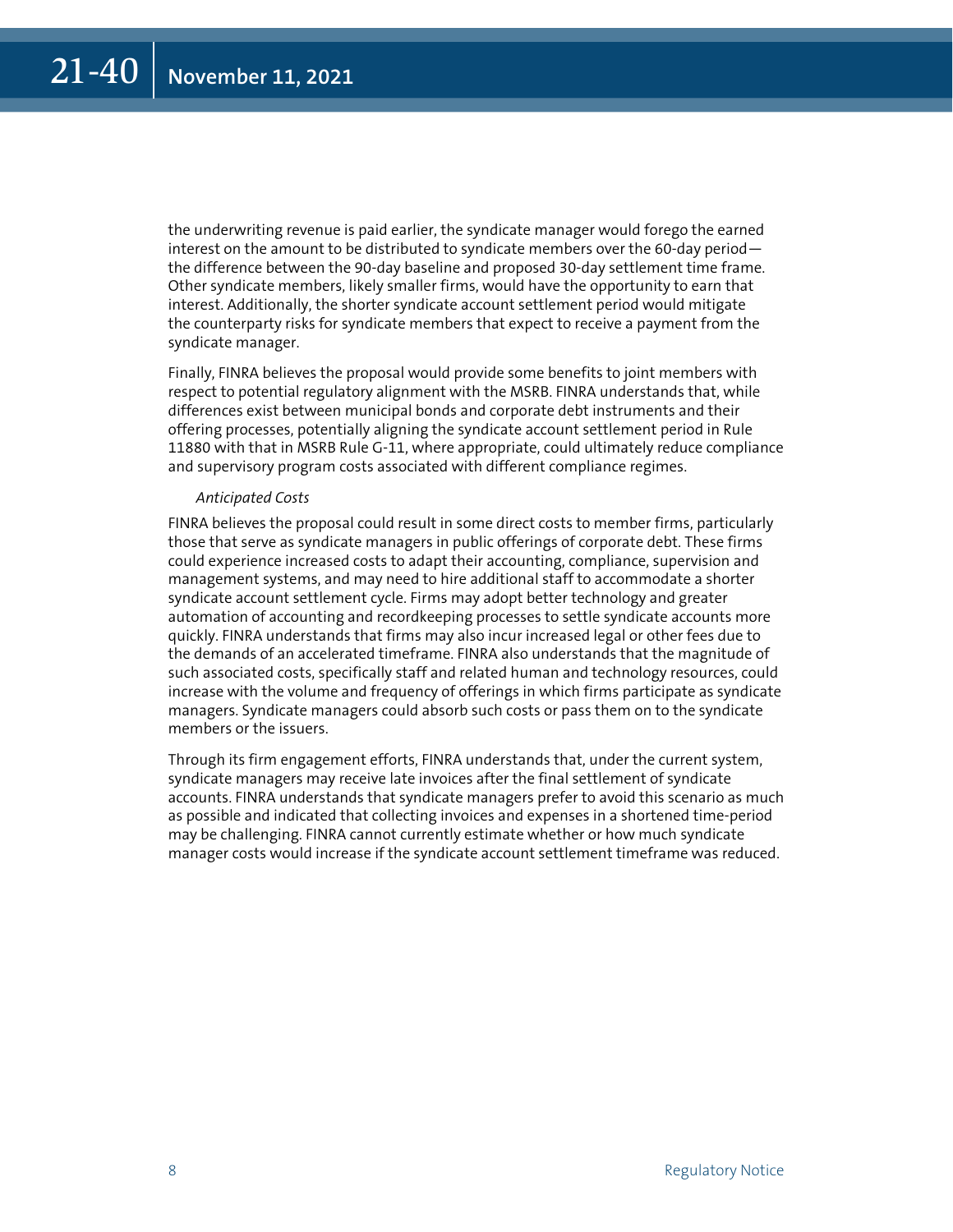#### **Request for Comment**

FINRA requests comment on all aspects of the proposal. FINRA requests that commenters provide empirical data or other factual support for their comments whenever possible. FINRA specifically requests comments concerning the following issues:

- 1. In addition to the economic impacts identified in this proposal:
	- a. Are there other significant sources of impacts, including direct or indirect costs and benefits, of the proposed amendments to firms, issuers and investors?
	- b. What are these economic impacts and what factors contribute to them?
	- c. What would be the magnitude of these costs and benefits?
	- d. Would such economic impacts differ across firm size or business model?

Please provide data or other supporting evidence.

- 2. FINRA could consider defining a "corporate debt security" as a type of "TRACE-Eligible Security" that is United States ("U.S.") dollar-denominated and issued by a U.S. or foreign private issuer. Is this the appropriate definition of "corporate debt security" for purposes of this proposal? Why or why not? Should the definition exclude a "Securitized Product," as defined in Rule 6710(m)? Please explain.
- 3. What are the various syndicate manager activities, processes and related timing that must precede the final settlement of syndicate accounts? Are there specific procedures or other measures used to address unresolved or uncertain expenses? How do these activities, processes and related timing considerations differ between various types of corporate public offerings?
- 4. FINRA is proposing to shorten the syndicate account settlement cycle for public offerings of corporate debt securities from 90 days to 30 days. Is 30 days the most appropriate shortened timeframe? Is a shorter timeframe feasible?
- 5. Are there certain types of offering costs that a syndicate manager may be unable to itemize within 30 days? For example, are fees for legal services always determined within 30 days of the syndicate settlement date? If not, when are such fees finalized? Could legal fees increase where the syndicate manager is required to settle syndicate accounts in a shorter period of time?
- 6. Are there some types of corporate debt offerings that could not settle in 30 days? If so, what are the specific types of corporate debt offerings and the reasons 30 days is not feasible? For example, is the feasibility of a 30-day settlement impacted by the type of corporate debt security, whether the security is investment grade or non-investment grade; the number of tranches in the offering; or other factors? Please specify.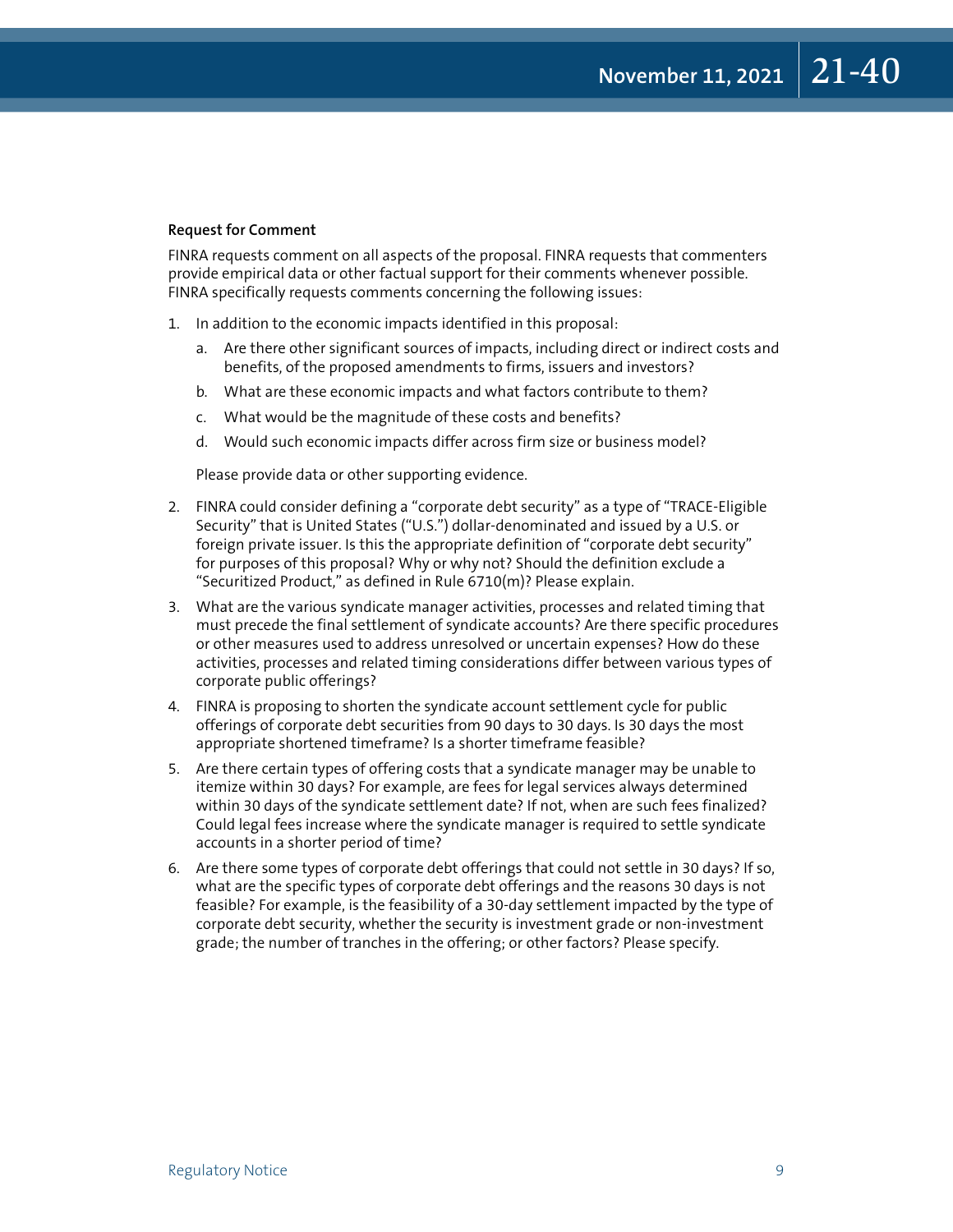- 7. As stated above, the MSRB shortened the syndicate account settlement period for municipal offerings from 60 days to 30 days in 2009. Are there differences between municipal and corporate debt security offerings that justify a longer syndicate account settlement timeframe for corporates? For example, to what degree are corporate debt security offerings more or less complex or time-consuming from a syndicate account settlement perspective and how do these differences impact the time needed to settle syndicate accounts? Are there circumstances in which it is not possible to completely settle all expenses of the syndicate in a municipal offering within 30 days, and if so, how is that handled?
- 8. How do the billing and payment processes for public offerings of corporate debt securities that involve international participants affect the timeframe for settlement of syndicate accounts for corporate offerings?
- 9. What technology has emerged that can support syndicate managers in syndicate account settlement billing and payment for corporate debt securities?
- 10. What systems, process or other changes must firms make to implement the proposed amendments? Will these changes affect the costs of the capital raising process for corporate debt securities?
- 11. Should the period permitted for the final settlement of syndicate accounts for public offerings of corporate equity securities be shortened? If so, what time frame is feasible? What impact, if any, would the exercise period for overallotment options have on shortening the period for final settlement of syndicate accounts for equity offerings?
- 12. FINRA understands that overallotment options are less commonly used in public offerings of debt securities because they could increase the issued amount, making it difficult to assess the debt rating and negotiate the offering price.<sup>23</sup> Please provide comment on the frequency of use of overallotment options in connection with corporate debt offerings and what impact, if any, the exercise period for overallotment options would have on shortening the period for final settlement of syndicate accounts.
- 13. An SEC staff interpretation under the Net Capital Rules provides that syndicate receivables may be considered an allowable asset to the extent a creditor issues a sole recourse loan to the syndicate member secured by the syndicate receivable.<sup>24</sup> Is adopting this approach feasible? What are the impacts of adopting this approach?
- 14. Are there additional approaches that FINRA should consider to accomplish the goals of this proposal? For example, what are commenters' views on a two-stage syndicate account settlement approach—whereby the syndicate manager must remit a percentage of the gross underwriting spread from the offering within 30 days of the syndicate settlement date, with the balance due to syndicate members on a later date between 30 days and 90 days of the syndicate settlement date? If FINRA takes such an approach, what percentage should be required to be paid by the syndicate manager within the first 30 days? Please describe any other alternatives that FINRA should consider and why they are better suited?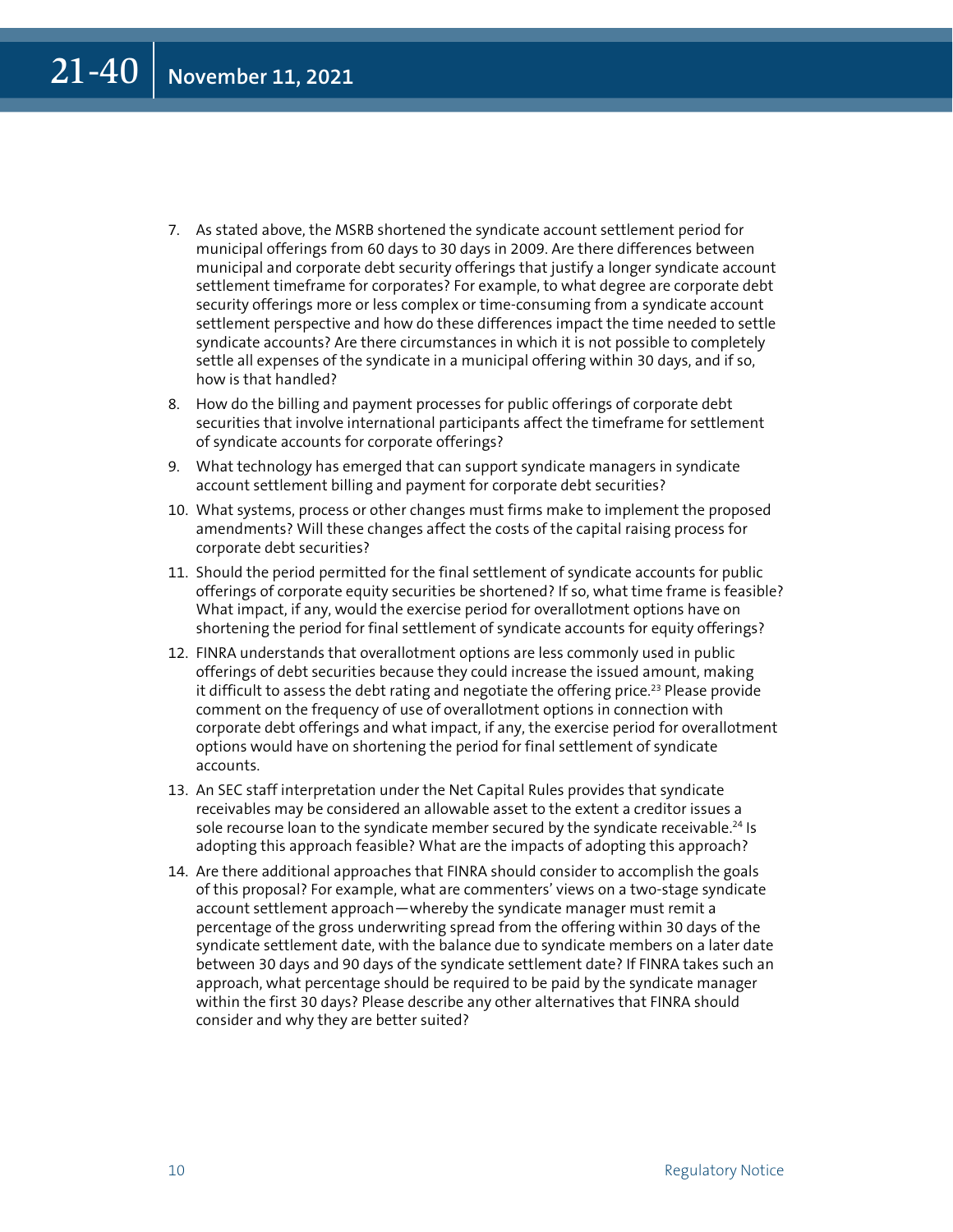- 15. Are there any potential risks to member firms, the investor community or others, associated with the existing 90-day settlement period? Could such risks decrease or increase by shortening the settlement period?
- 16. Will shortening the period for the final settlement of syndicate accounts lead to an increase or decrease in member firm participation in syndicate debt offerings?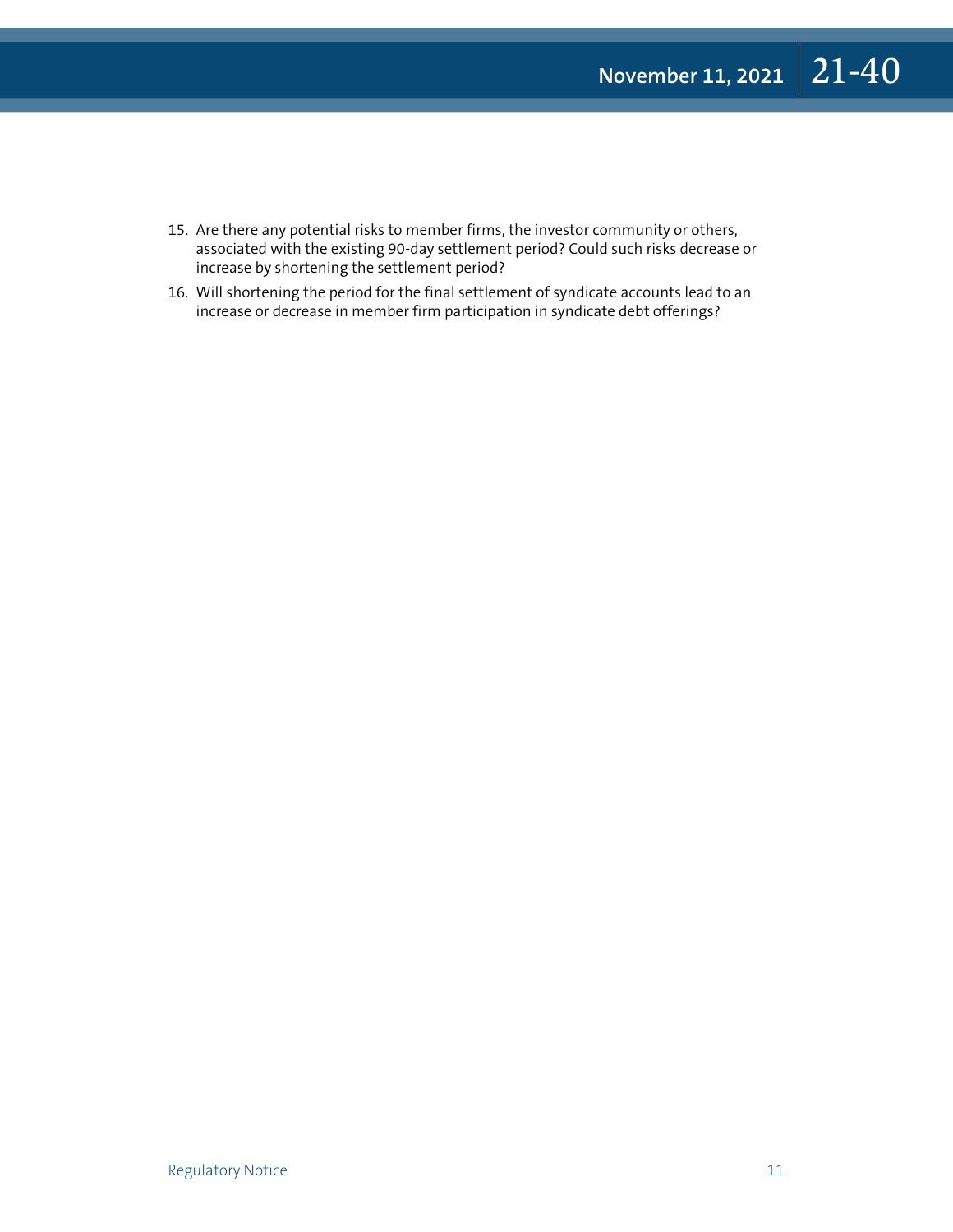### **Endnotes**

- 1. Parties should submit in their comments only personally identifiable information, such as phone numbers and addresses, that they wish to make available publicly. FINRA, however, reserves the right to redact or edit personally identifiable information from comment submissions. FINRA also reserves the right to redact, remove or decline to post comments that are inappropriate for publication, such as vulgar, abusive or potentially fraudulent comment letters.
- 2. *See* SEA Section 19 and rules thereunder. After a proposed rule change is filed with the SEC, the proposed rule change generally is published for public comment in the *Federal Register*. Certain limited types of proposed rule changes take effect upon filing with the SEC. *See* SEA Section 19(b)(3) and SEA Rule 19b-4.
- 3. Rule 11880(a)(2) defines "syndicate manager" as "the member of the selling syndicate that is responsible for maintenance of the syndicate account records." A "syndicate account" is defined in Rule 11880(a)(3) as "the account formed by members of the selling syndicate for the purpose of purchasing and distributing the corporate securities of a public offering."
- 4. A "selling syndicate" is defined in Rule 11880(a) (1) as "any syndicate formed in connection with a public offering to distribute all or part of an issue of corporate securities by sales made directly to the public by or through participants in such syndicate."
- 5. See Securities Exchange Act Release No. 22238 (July 15, 1985), 50 FR 29503 (July 19, 1985) (Approval Order of SR-NASD-85-14). Initially the rule required that final settlement of syndicate accounts be closed out within 120 days after the syndicate settlement date. The time was reduced to 90 days in 1987. *See* Securities Exchange Act Release No. 24290 (April 1, 1987), 52 FR 11148 (April 7, 1987) (Approval order of SR-NASD-87-7).
- 6. *See* SEA Rule 15c3-1(c)(2)(iv)(C), which provides that syndicate receivables are not an allowable asset, except that receivables due to municipal securities underwriting syndicates are allowable for 60 days from the settlement of the underwriting with the issuer. An SEC staff interpretation provides that syndicate profit receivables must be deducted unless the asset: (1) adequately secures (*see* definition at SEA Rule 15c3-1(c)(5)) a fixed liability and are the sole recourse of the creditor for nonpayment of the liability, and (2) the loan agreement has been submitted to and found acceptable by the Exchange. (SEC Staff to NYSE) (No. 88-14, August 1988). *See* [Interpretations of Financial and](https://www.finra.org/sites/default/files/sea-rule-15c3-1-interpretations.pdf)  [Operational Rules](https://www.finra.org/sites/default/files/sea-rule-15c3-1-interpretations.pdf), SEA Rule 15c3-1(c)(2)(iv)(E)/011 Syndicate Receivables.
- 7. FINRA recently solicited comment on supporting diversity and inclusion in the broker-dealer industry in *[Regulatory Notice 21-17](https://www.finra.org/rules-guidance/notices/21-17)*. FINRA received a comment indicating that the combined effect of Rule 11880 and the Net Capital Rule hurts minority-, women-, and veteran-owned brokerdealers (MWVBDs) because they frequently serve as co-managers and, thus, often have significant syndicate receivables that are not allowable as good capital. *See* letter from Kenneth E. Bentsen, Jr., SIFMA President and CEO to Jennifer Piorko Mitchell, FINRA (June 28, 2021).

 In addition, working with the Bond Dealers of America (BDA), a coalition of MWVBDs have raised concerns regarding the impact of Rule 11880 and the Net Capital Rule on MWVBDs to the SEC Chair, Gary Gensler. *See* letter from Chance Mims, Academy Securities, Inc. Founder and CEO; David R. Jones, CastleOak Securities, L.P. President and CEO; Juan D. Espinosa, Apto Partners, LLC Founder and CEO; Candace King Weir, C.L. King & Associates Inc. President; Eric V. Standifer, Blaylock Van, LLC President and CEO; Anthony Felice, Drexel

©2021. FINRA. All rights reserved. Regulatory Notices attempt to present information to readers in a format that is easily understandable. However, please be aware that, in case of any misunderstanding, the rule language prevails.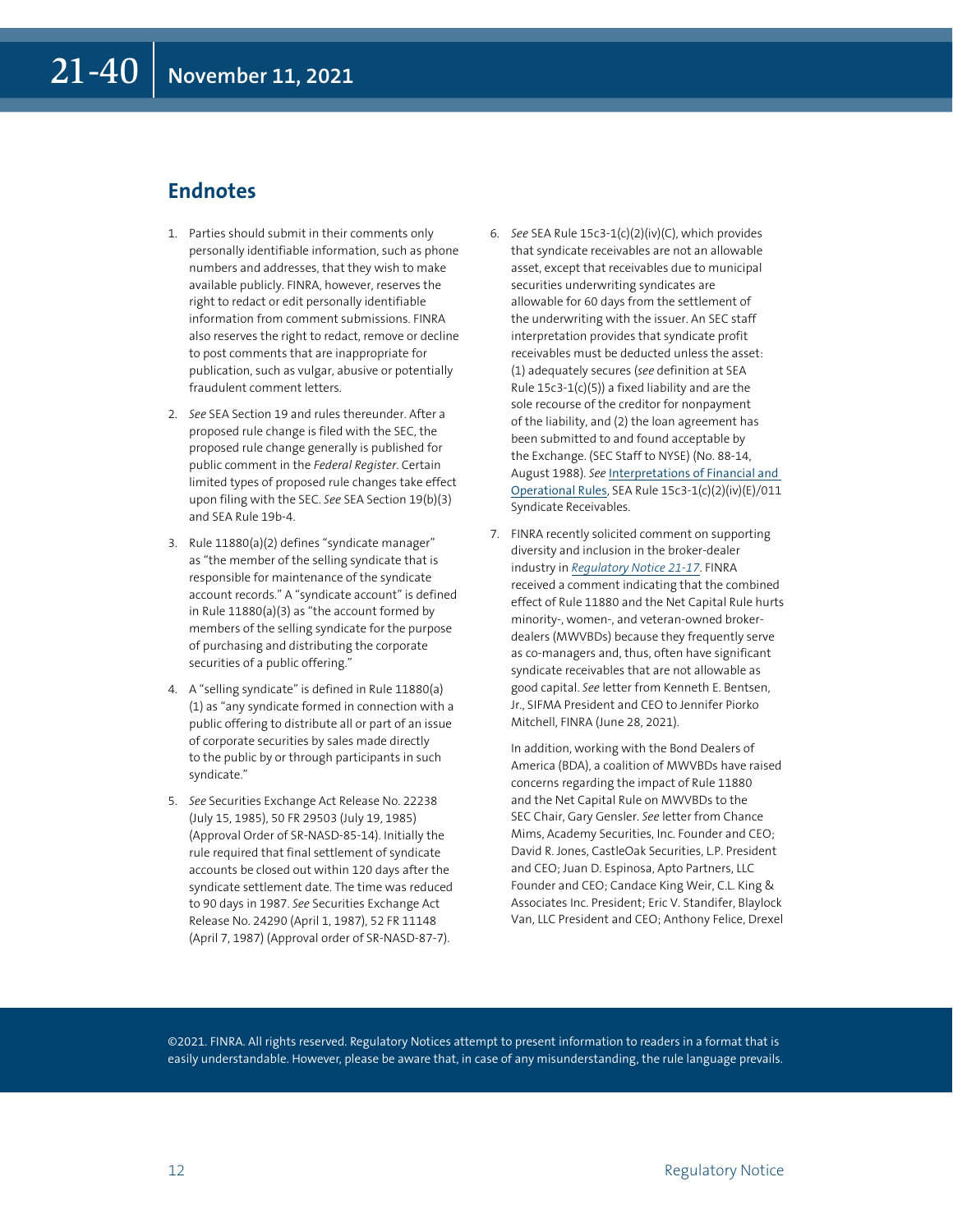Hamilton, LLC CEO; Martin Cabrera, Cabrera Capital Markets, LLC Founder and CEO; James Reynolds, Jr., Loop Capital Markets LLC Chairman and CEO; George Ramirez, MFR Securities, Inc. CEO; Christopher J. Williams, Siebert Williams Shank and Co., LLC Chairman; George Madrigal, Penserra Securities LLC Founder and CEO; Pepe Finn, Stern Brokers & Co. Chairperson and CEO; Annie Seelaus, R. Seelaus & Co., Inc. CEO; Cynthia DiBartolo, Esq., Tigress Financial Partners LLC Founder and CEO; Samuel A. Ramirez, Samuel A. Ramirez & Company, Inc. President and CEO; Cynthia DiBartolo & Alexis Thomas, Diversity Broker-Dealer Coalition Chairperson and Vice Chairperson to Gary Gensler, SEC (May 1, 2021), available [here](https://d31hzlhk6di2h5.cloudfront.net/20210521/a7/15/97/19/5ea0d7aef589bb4966d30ac1/CEO_Letter_to_SEC_on_Corp_Syndicate_issue_051321.pdf) on the BDA's website.

- 8. Overallotment options typically have an exercise term of 30 days and may have legal and other expenses associated with their exercise and subsequent closing. Such options are typically granted in listed offerings and permit the syndicate to purchase additional securities from the issuer at the public offering price to cover overallotments incurred during the distribution.
- 9. See Securities Exchange Act Release No. 60487 (August 12, 2009), 74 FR 41771 (August 18, 2009) (Notice of filing of SR-MSRB-2009-12) at 41771 and Securities Exchange Act Release No. 60725 (September 28, 2009), 74 FR 50855 (October 1, 2009) (Order approving SR-MSRB-2009-12).
- 10. See id. In addition, the MSRB noted that many fees are agreed upon in advance or can be estimated with considerable accuracy soon after settlement.
- 11. The extent of firm participation in primary corporate debt market was approximated using TRACE data. The primary market is where issuers sell new stocks and bonds to the public for the first time, such as with an initial public offering (IPO). The data displayed here is limited to the primary market sellers for corporate debt offerings.
- 12. For definitions of firm sizes, *see* Table 1; *see also* [FINRA 2021 Industry Snapshot](https://www.finra.org/rules-guidance/guidance/reports-studies/2021-industry-snapshot).
- 13. For example, see Hendrik Bessembinder, Stacey E. Jacobsen, William F. Maxwell and Kumar Venkataraman, "Syndicate Structure, Overallocation, and Secondary Market Outcomes in Corporate Bond Offerings" (May 18, 2021). SMU [Cox School of Business Research Paper No. 20-04](https://ssrn.com/abstract=3611056). The authors developed a sample of 5,573 bond offerings that were issued between 2010 and 2018, based upon primary allocation data FINRA collected through TRACE. They found that only 10 firms were syndicate managers and that the most frequent bookrunners (manager and co-managers) were large firms. This finding is consistent with FINRA's findings from its outreach efforts.
- 14. While members are required to report revenue from underwriting on Financial and Operational Combined Uniform Single (FOCUS) and Supplemental Statement of Income (SSOI) reports, the data is in aggregate form and thus FINRA is unable to determine underwriting revenue for public offerings of corporate debt securities.
- 15. The gross revenue from an underwriting is the difference between the price the syndicate pays the issuer for the securities and the initial price at which the syndicate sells them to the public. This is also called the "gross underwriting spread." The spread generally accounts for management fees paid to lead underwriters, underwriting fees and the sales credits paid to syndicate members for selling the securities. As a rule, gross revenue from a public offering is directly related to the size of the offering.